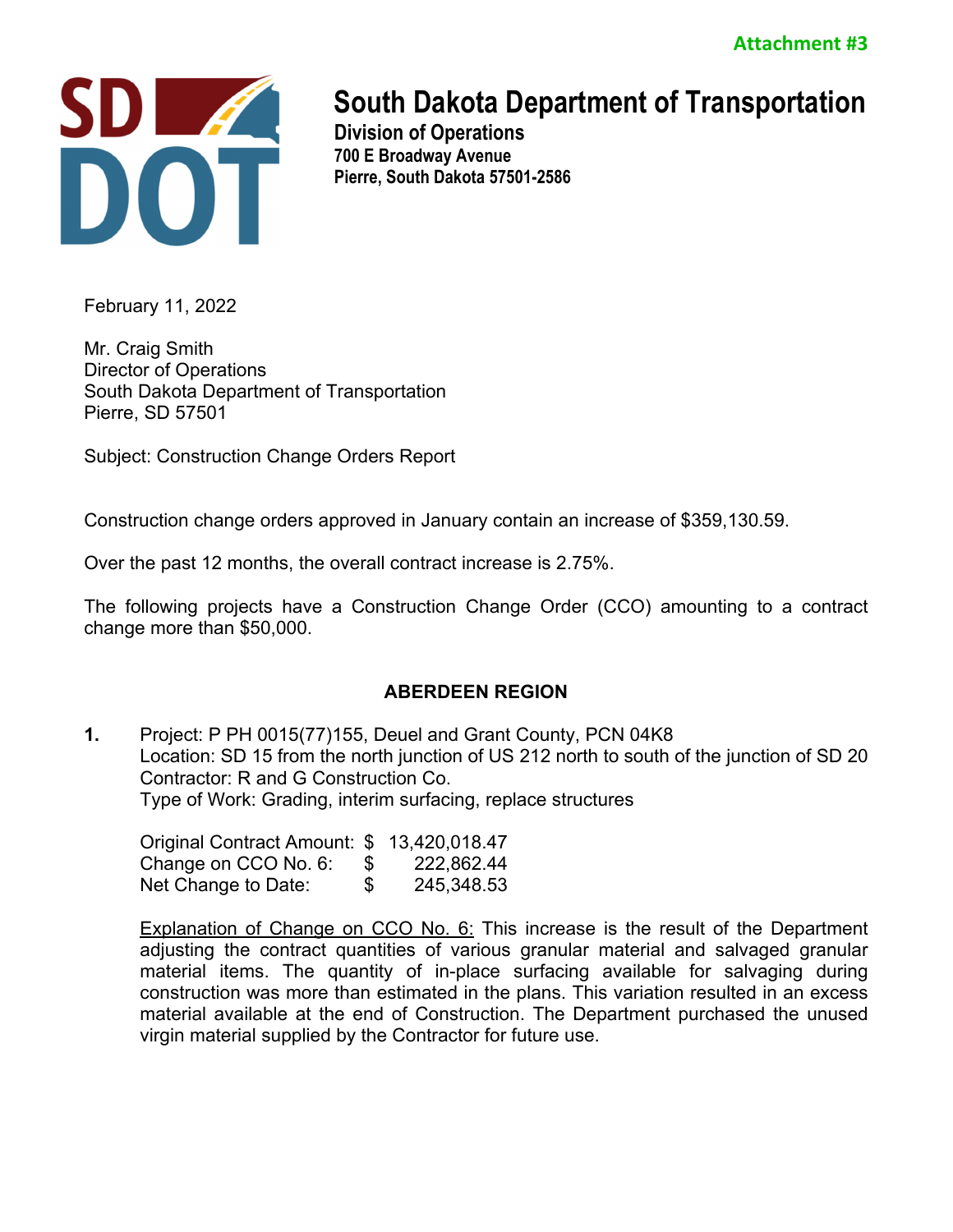#### **MITCHELL REGION**

**2.** Project: IM 2292(108)0, Lincoln and Minnehaha County, PCN 07YD Location: I-229 NBL & SBL from Exit 1 to Exit 2 Contractor: Central Specialties, Inc. Type of Work: Asphalt Concrete resurfacing, NRC pavement repair, partial depth patch, planning PCC pavement

Original Contract Amount: \$ 2,966,084.03 Change on CCO No. 2: \$ 181,737.47 Net Change to Date: \$ 181,059.97

Explanation of Change on CCO No. 2: This increase is the result of the Department compensating the Contractor for extra work performed to extend asphalt concrete surfacing to the top of the northbound off ramp at Louise Avenue.

**3.** Project: P 0115(51)104, Minnehaha County, PCN 03RT Location: SD 115 from Quarry Road/Zero St in Dell Rapids to I-29 Contractor: T & R Contracting, Inc. Type of Work: Grading, curb & gutter, storm sewer, PCC surfacing/resurfacing, structures

Original Contract Amount: \$ 18,816,518.52 Change on CCO No. 9: \$ 56,522.16 Net Change to Date:  $$810,844.36$ 

Explanation of Change on CCO No. 9: This increase is the result of the Department adjusting the contract quantity of pipe culverts. A plan error in calculating the length of various pipes resulted in the need for the adjustment.

**4.** Project: IM-FP 0908(95)362, McCook County, PCN 05HP Location: I-90 EBL – from 2 miles west of Salem interchange to 2 miles west of Humboldt Contractor: Reede Construction, Inc.

Type of Work: Remove and replace PCC pavement, pipe work, replace structures & approach grading, deck overlay, approach slabs, polymer chip seal

| Original Contract Amount: \$ 37,412,446.36 |               |               |
|--------------------------------------------|---------------|---------------|
| Change on CCO No. 4:                       | $\mathcal{P}$ | (649, 722.61) |
| Net Change to Date:                        | \$            | (477, 522.18) |

Explanation of Change on CCO No. 4: This decrease is the result of the Department adjusting numerous contract quantities. The variations are the result of eliminating edge drains from the project and changing the 4' median shoulder surfacing from asphalt concrete to PCC pavement. The edge drains were eliminated at the request of the Department's Geotechnical Office to help prevent bringing moisture into the subgrade rather than expelling excess moisture. The median shoulder surfacing type was changed at the request of the Department to aid in the maintenance of traffic during the future WBL reconstruction while traffic is maintained on the newly constructed eastbound lanes.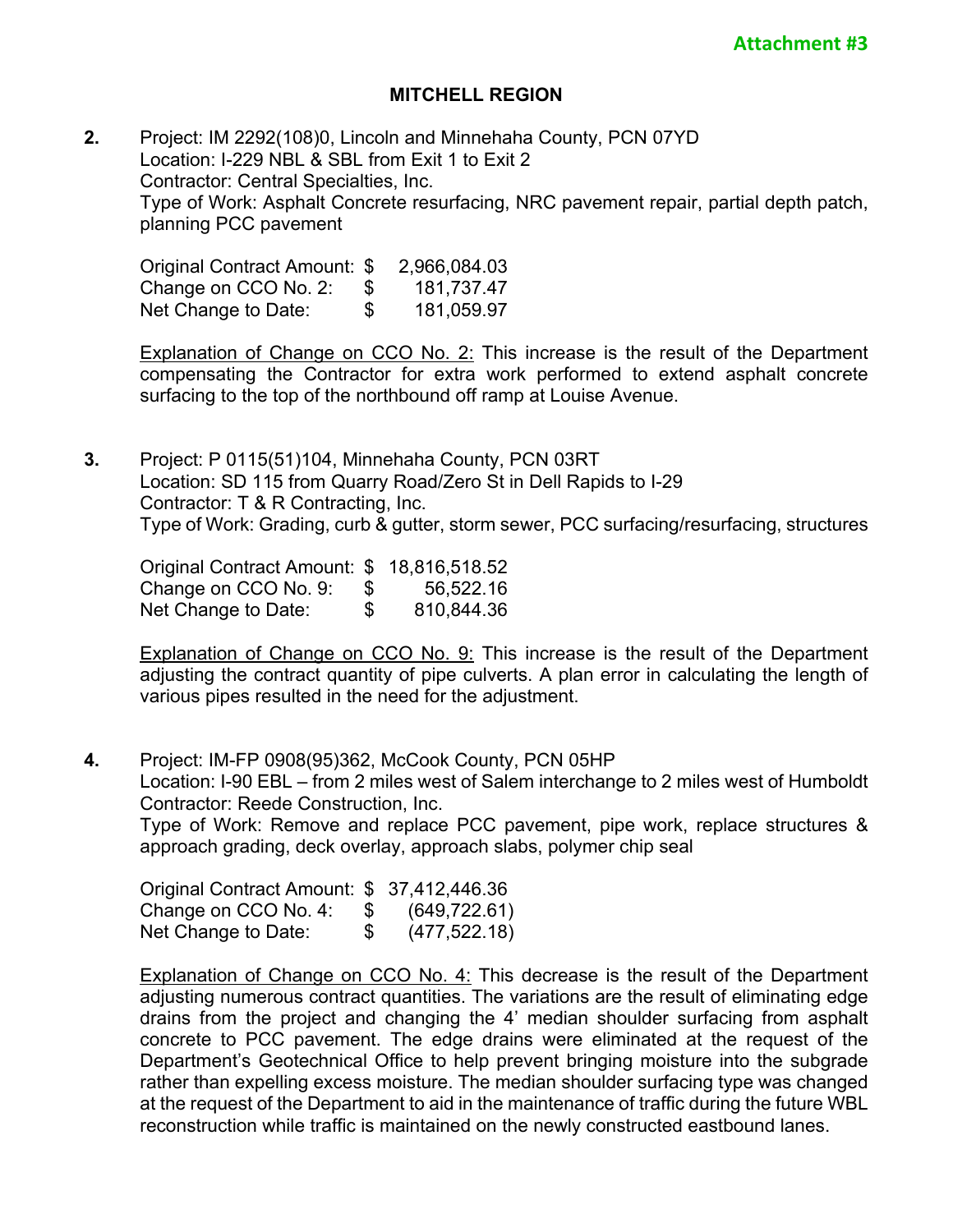**5.** Project: IM NH P 0021(163), Davison, Hanson, and Sanborn County, PCN 05YG Location: Various Routes in Mitchell Area Contractor: Spencer Quarries, Inc. Type of Work: Pavement restoration, edge drains, mill & asphalt concrete resurfacing, weigh-in-motion repair

Original Contract Amount: \$ 8,789,901.38 Change on CCO No. 3: \$ (172,384.78) Net Change to Date:  $$ 292,922.49$ 

**Explanation of Change on CCO No. 3: This decrease is the result of the Department** adjusting the contract quantities to reflect the to-date quantities installed due to normal project variations.

**6.** Project: P 1358(05), Minnehaha County, PCN 05JE Location: 26<sup>th</sup> Street from Cleveland Avenue to west of Southeastern Avenue in Sioux Falls

Contractor: D & G Concrete Construction, Inc.

Type of Work: Grading, storm sewer, curb & gutter, PCC & asphalt concrete surfacing, signals, lighting, permanent signs, sidewalk

Original Contract Amount: \$ 23,990,635.29 Change on CCO No. 10: \$ (69,288.43) Net Change to Date:  $$531,740.62$ 

Explanation of Change on CCO No. 10: This decrease is the result of the Department adjusting the contract quantities for items including temporary sidewalk, stainless reinforcing steel, and reinforcing steel. Due to the Contractor's sequence of operation, a portion of the temporary sidewalk was not necessary and eliminated from the contract work. A plan error in reinforcing steel quantities resulted in the decrease to the two reinforcing steel quantities needed for construction.

**7.** Project: PH 0034(188)368, Lake and Miner County, PCN 05W8 Location: SD 34 Intersections at 437 Ave, 461 Ave, 462 Ave, 463 Ave, 464 Ave, and Dakota Ethanol Plant entrance Contractor: Loiseau Construction, Inc. Type of Work: Grading, culvert extensions, and asphalt concrete surfacing

Original Contract Amount: \$ 3,197,645.15 Change on CCO No. 4F: \$ (89,596.92) Net Change to Date:  $$ 432,720.38$ 

Explanation of Change on CCO No. 4F: This decrease is the result of the Department final review process. During final review, the Department noted the composite pay factor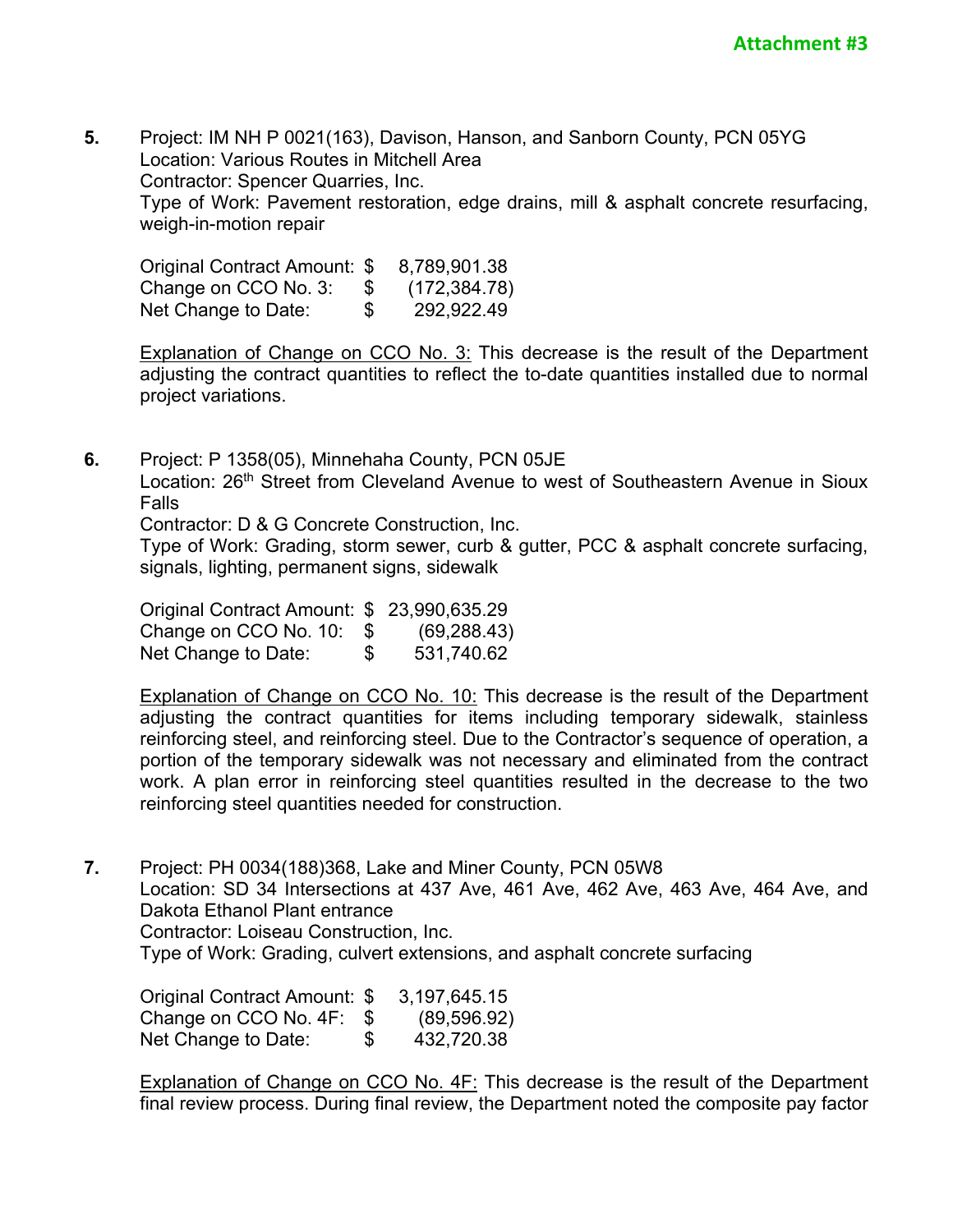used for incentive/disincentive adjustments for asphalt concrete mix quality was in error. This adjustment corrected the error.

## **PIERRE REGION**

**8.** Project: NH 0018(193)252, Tripp County, PCN 04FD Location: US 18 from west of Monroe St to Lincoln St in Winner; US 18 E&W from Lincoln St to 3<sup>rd</sup> St in Winner; US 18 from 3<sup>rd</sup> to 7<sup>th</sup> St in Winner Contractor: T&R Contracting, Inc Type of Work: Grading, storm sewer, curb & gutter, sidewalk, roadway lighting, traffic signals

Original Contract Amount: \$ 11,099,144.85 Change on CCO No. 32: \$ 84,387.79 Net Change to Date: \$ 1,265,434.43

**Explanation of Change on CCO No. 32: This increase is the result of the Department** making a change to the sidewalk thickness required at various driveways and entrances due to heavy truck traffic.

**9.** Project: NH 0031(49), Hughes County, PCN 070C Location: Various Routes in Pierre Area Contractor: Forby Contracting, Inc. Type of Work: Pavement restoration

| Original Contract Amount: \$ |      | 1,278,965.00 |
|------------------------------|------|--------------|
| Change on CCO No. 1:         | - 96 | 59,017.00    |
| Net Change to Date:          | \$   | 59,017.00    |

Explanation of Change on CCO No. 1: This increase is the result of the Department compensating the Contractor for providing additional granular material. The plan estimate was less than the quantity used during construction.

**10.** Project: NH 0031(49), Hughes County, PCN 070C Location: Various Routes in Pierre Area Contractor: Forby Contracting, Inc. Type of Work: Pavement restoration

> Original Contract Amount: \$ 1,278,965.00 Change on CCO No. 2: \$ 236,000.00 Net Change to Date: \$ 295,017.00

Explanation of Change on CCO No. 2: This increase is the result of the Department compensating the Contractor for addition non-reinforced PCC pavement repair. During construction, the Department determined addition repair was required than estimated in the plans.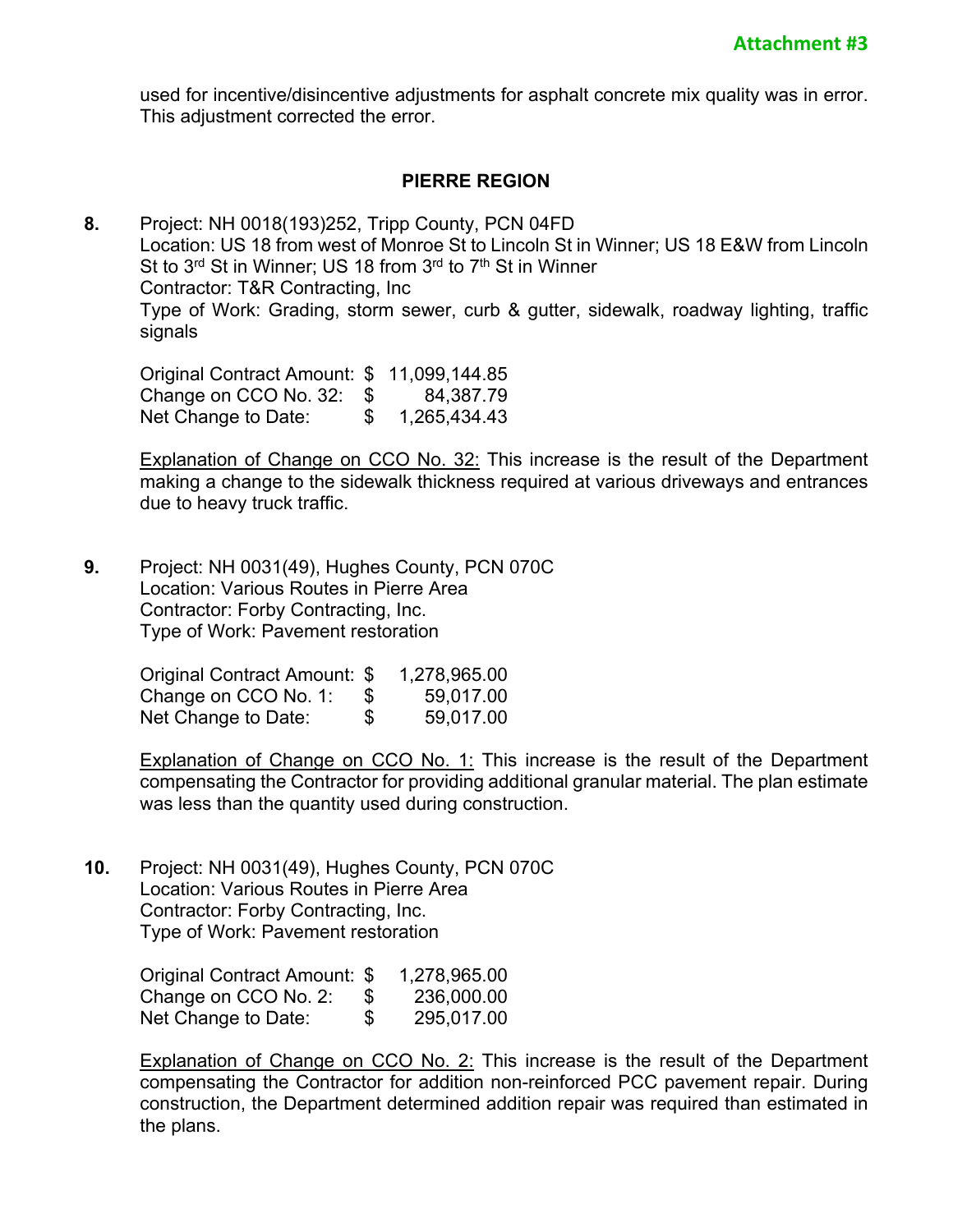## **RAPID CITY REGION**

**11.** Project: NH 0018(205)52, Fall River County, PCN 04XT Location: US 18E from Smithwick Road to the south junction of US 385 Contractor: Bituminous Paving, Inc Type of Work: Cold milling asphalt concrete, asphalt concrete resurfacing

Original Contract Amount: \$ 7,919,816.87 Change on CCO No. 5: \$ 68,167.91 Net Change to Date:  $$ 93,231.80$ 

Explanation of Change on CCO No. 5: This increase is the result of the Department adjusting the contract quantities of various granular materials. The additional material was used to fill in low spots and various approaches to provide a smooth transition to new pavement.

**12.** Project: NH 0018(205)52, Fall River County, PCN 04XT Location: US 18E from Smithwick Road to the south junction of US 385 Contractor: Bituminous Paving, Inc Type of Work: Cold milling asphalt concrete, asphalt concrete resurfacing

| Original Contract Amount: \$ |    | 7,919,816.87 |
|------------------------------|----|--------------|
| Change on CCO No. 6:         | æ. | (69, 518.48) |
| Net Change to Date:          | \$ | 23,713.32    |

**Explanation of Change on CCO No. 6:** This decrease is the result of the Department adjusting the contract quantities of several contract items. The adjustments were made to match the contract quantities to the quantities used during construction through normal project variations.

**13.** Project: NH 0085(114)54, Butte County, PCN 05V0 Location: SD 34 and US 85 intersection Contractor: TRU-FORM Construction, Inc. Type of Work: Modify intersection, ADA upgrades, signals

> Original Contract Amount: \$ 1,127,902.60 Change on CCO No. 5: \$ 94,156.04 Net Change to Date: \$ 128,577.03

Explanation of Change on CCO No. 5: This increase is the result of the Department compensating the Contractor for extra work performed to furnish and install a siren activated emergency vehicle preemption system at the intersection.